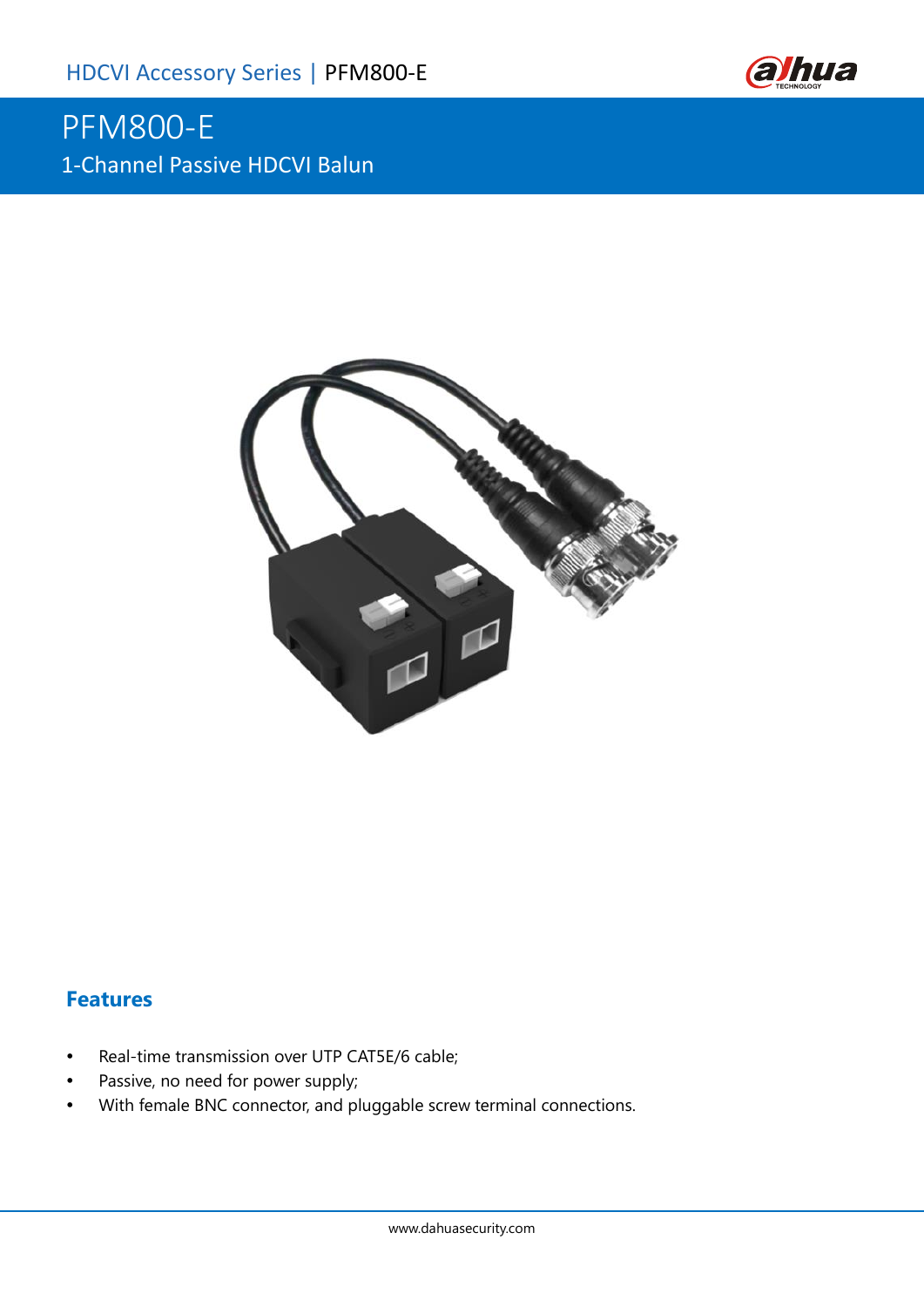## **Technical Specifications**

| <b>Model</b>                         | <b>PFM800-E</b>                                                            |  |  |
|--------------------------------------|----------------------------------------------------------------------------|--|--|
| <b>Properties</b>                    |                                                                            |  |  |
| <b>Transmission Signal</b>           | 1-channel                                                                  |  |  |
|                                      | <b>HDCVI</b>                                                               |  |  |
| <b>Transmission Distance</b>         | 720P: max. 400m(1312.34ft)                                                 |  |  |
|                                      | 1080P: max. 250m(820.21ft)                                                 |  |  |
| Category Type                        | UTP CAT 5E/6                                                               |  |  |
| <b>Video Transmission Properties</b> |                                                                            |  |  |
| Coaxial Video Connector              | <b>BNC-M</b>                                                               |  |  |
| Twisted-pair Video Connector         | Push-terminal                                                              |  |  |
| Compatible Format                    | HDCVI/AHD/TVI/CVBS                                                         |  |  |
| Resolution                           | 720P/1080P                                                                 |  |  |
| Anti-interference                    | >60db                                                                      |  |  |
| <b>Protection</b>                    |                                                                            |  |  |
| <b>ESD</b>                           | 1a contact discharge electricity level 3                                   |  |  |
|                                      | 1b air discharge electricity level 3                                       |  |  |
|                                      | Per: IEC61000-4-2                                                          |  |  |
| <b>Coaxial Cable Connector</b>       | 2KV(common-mode) Per: IEC61000-4-5                                         |  |  |
| <b>UTP Cable Connector</b>           | 2KV(different-mode), 4KV(common-mode), Per: IEC61000-4-5                   |  |  |
| Impedance                            |                                                                            |  |  |
| <b>BNC Male</b>                      | 75 ohms                                                                    |  |  |
| <b>UTP Cable</b>                     | 100 ohms                                                                   |  |  |
| <b>Physical Properties</b>           |                                                                            |  |  |
| Dimension(LxWxH)                     | 180mmx19mmx16mm(7.09"x0.75"x0.63")                                         |  |  |
| Shell                                | ABS                                                                        |  |  |
| Color                                | <b>Black</b>                                                               |  |  |
| N.W.                                 | 42g/pair (0.09lb)                                                          |  |  |
| <b>Stability</b>                     |                                                                            |  |  |
| <b>MTBF</b>                          | >10000h                                                                    |  |  |
| <b>Environmental</b>                 |                                                                            |  |  |
| <b>Operating Temperature</b>         | $-10^{\circ}$ C ~ + 55 $^{\circ}$ C(+14 $^{\circ}$ F ~ + 131 $^{\circ}$ F) |  |  |
| Storage Temperature                  | $-20^{\circ}$ C ~ +70 $^{\circ}$ C (-4 $^{\circ}$ F ~ +158 $^{\circ}$ F)   |  |  |
| Humidity                             | 0~95%(non-condensing)                                                      |  |  |